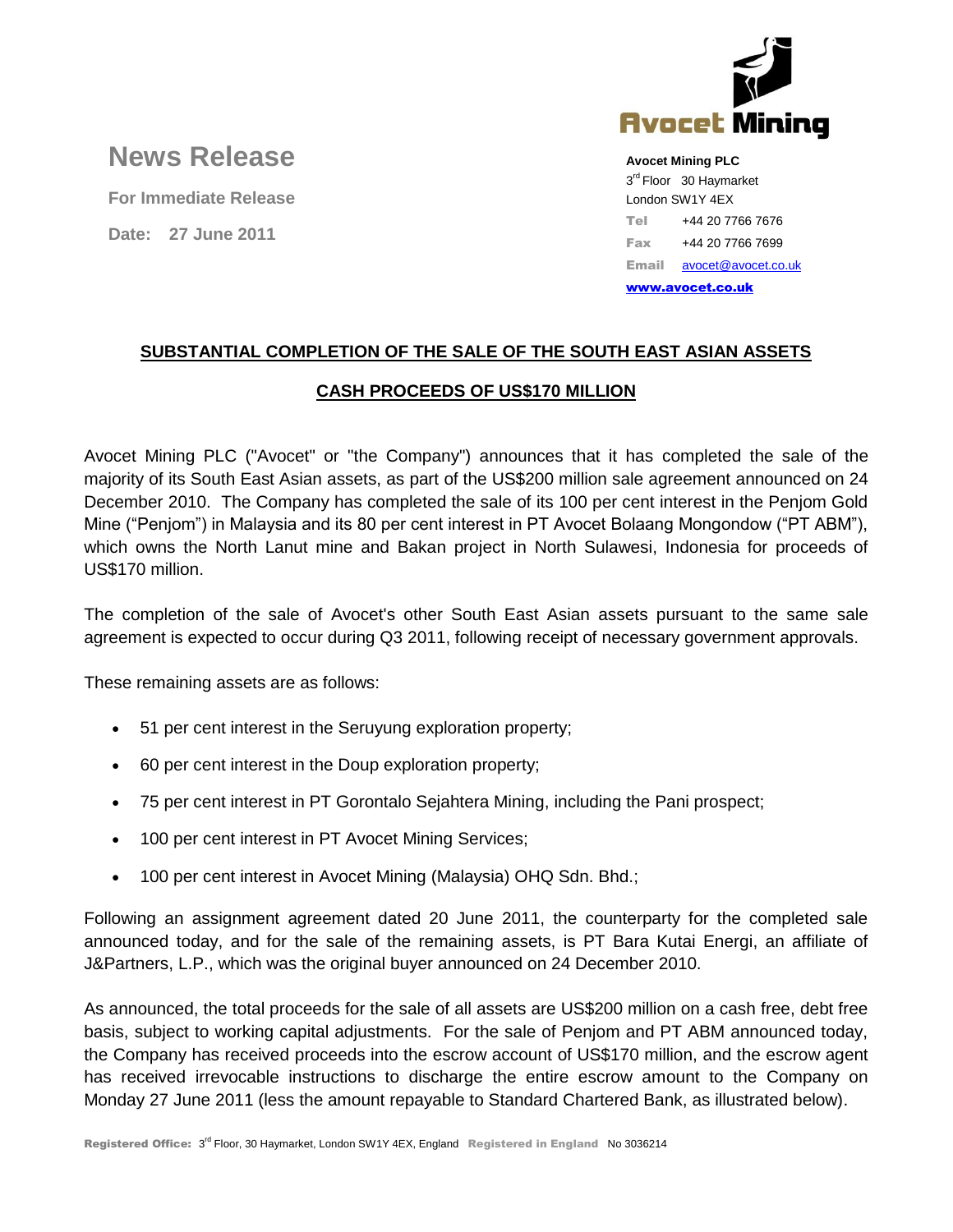In addition to the US\$170 million of proceeds, the Company has received a further US\$9.7 million from the buyer with respect to the estimated cash held at completion by Penjom and PT ABM. The Company continued to be entitled to the cash flows of Penjom and North Lanut until sale completion on 24 June 2011, and received a US\$8.0 million dividend from PT ABM in April 2011. Had this dividend not been received in April 2011, the Company would have received greater proceeds upon completion to reflect the additional US\$8 million cash that would have been held by PT ABM on completion.

The proceeds for Penjom and PT ABM, and the remaining US\$30 million expected to be received during Q3 2011 upon completion of the sale of the remaining exploration assets, will be subject to final working capital adjustments following the audit of completion accounts for each asset sold.

As the first use of the sales proceeds, US\$25.6 million has been used to repay the loan balance and accrued interest under the Company's corporate revolving facility with Standard Chartered Bank, which was previously secured on the Penjom assets.

The Company maintains that it will receive approximately US\$170 million net proceeds for the entire sale of its South East Asian assets after deducting associated costs.

The sales announced today are expected to result in an estimated pre-tax gain of approximately US\$70 million for the Penjom and PT ABM assets and will be included in the Company's Q2 results to be announced on 27 July 2011. The gains in respect of the remaining assets are expected to be included in the Company's Q3 results to be announced on 28 October 2011, and are estimated to be approximately US\$15 million. The Company anticipates that no UK tax will be payable on the disposal of its operations in South East Asia on the basis that the sale will qualify for the UK substantial shareholding exemption.

Standard Chartered Bank acted as the Company's financial advisor on the transaction.

Commenting on the sale of the South East Asian assets, Brett Richards, Chief Executive Officer for Avocet, stated:

*"I am very pleased that the process we embarked on in mid-2010 to review the strategic options for our South East Asian assets has delivered strong value to our shareholders through the substantial completion of the sale of these assets to PT Bara Kutai Energi and I look forward to the sales completion of the remainder of the assets in the near future. This transaction emphasizes the Company's strategy of focussing on building a larger business from its West African assets. I commend all of the employees involved in the review process and their roles in realising this value, as it is a testament to their commitment and dedication in transitioning Avocet Mining to become a leading West African gold mining and exploration company."*